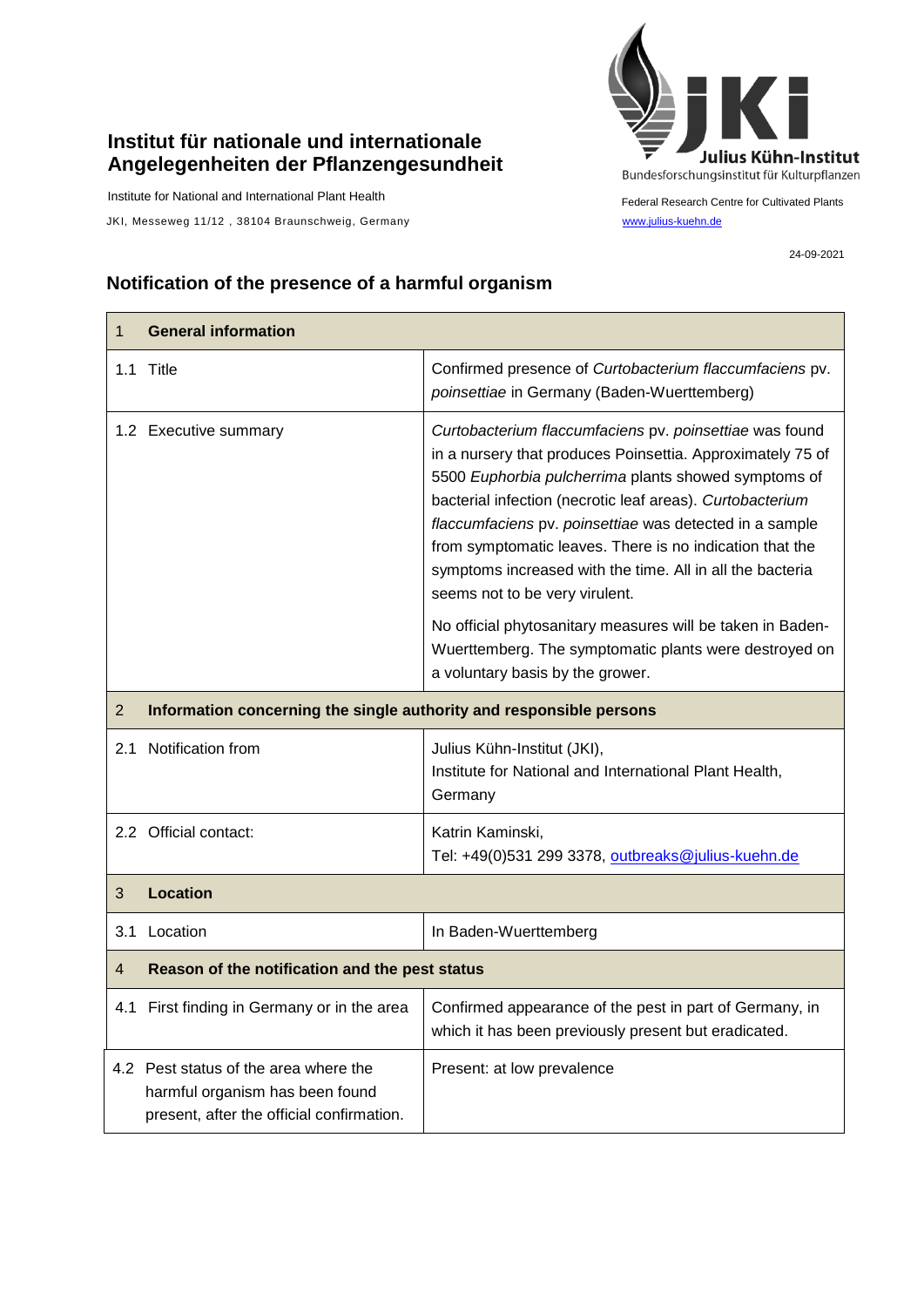|     | 4.3 Pest status in Germany before the<br>official confirmation of the presence, or<br>suspected presence, of the harmful<br>organism. | Transient: actionable, under eradication                                                                                                                                                                                                       |  |
|-----|---------------------------------------------------------------------------------------------------------------------------------------|------------------------------------------------------------------------------------------------------------------------------------------------------------------------------------------------------------------------------------------------|--|
|     | 4.4 Pest status in Germany after the<br>official confirmation of the presence of<br>the harmful organism.                             | Present: Seasonally, at low prevalence                                                                                                                                                                                                         |  |
| 5   | Finding, sampling, testing and confirmation of the harmful organism                                                                   |                                                                                                                                                                                                                                                |  |
| 5.1 | How the presence or appearance of<br>the harmful organism was found.                                                                  | Phytosanitary inspection of any type.                                                                                                                                                                                                          |  |
|     | 5.2 Date of finding:                                                                                                                  | 19-08-2021                                                                                                                                                                                                                                     |  |
| 5.3 | Sampling for laboratory analysis.                                                                                                     | 19-08-2021                                                                                                                                                                                                                                     |  |
|     | 5.4 Name and address of the Laboratory                                                                                                | Landwirtschaftliches Technologiezentrum Augustenberg<br>(LTZ) - Referat 33<br>Neßlerstraße 25<br>76227 Karlsruhe<br>Germany                                                                                                                    |  |
|     | 5.5 Diagnostic method                                                                                                                 | Isolation of bacteria from symptomatic plant material<br>(leaves); sequencing of 16S rRNA                                                                                                                                                      |  |
|     | 5.6 Date of official confirmation of the<br>harmful organism's identity.                                                              | 10-09-2021                                                                                                                                                                                                                                     |  |
| 6   | Infested area, and the severity and source of the outbreak in that area                                                               |                                                                                                                                                                                                                                                |  |
| 6.1 | Characteristics of the infested area<br>and its vicinity.                                                                             | Physically closed conditions: greenhouse                                                                                                                                                                                                       |  |
|     |                                                                                                                                       | Plant to be (re) planted or reproduced                                                                                                                                                                                                         |  |
|     | 6.2 Host plants in the infested area and its<br>vicinity                                                                              | Euphorbia pulcherrima                                                                                                                                                                                                                          |  |
| 6.3 | Infested plant(s), plant product(s) and<br>other object(s).                                                                           | Euphorbia pulcherrima (75 pce)                                                                                                                                                                                                                 |  |
|     | 6.4 Severity of the outbreak.                                                                                                         | Approximately 75 of 5500 plants showed symptoms of<br>bacterial infection (necrotic leaf areas). There is no<br>indication that the symptoms increased with the time. All in<br>all the bacterium does not seem to be very virulent.           |  |
|     | 6.5 Source of the outbreak                                                                                                            | The source of the infestation is not known so far. The<br>young plants that were delivered from a nursery in another<br>federal Land in Germany. The nursery of the young plants<br>is regularly inspected by the plant protection service and |  |